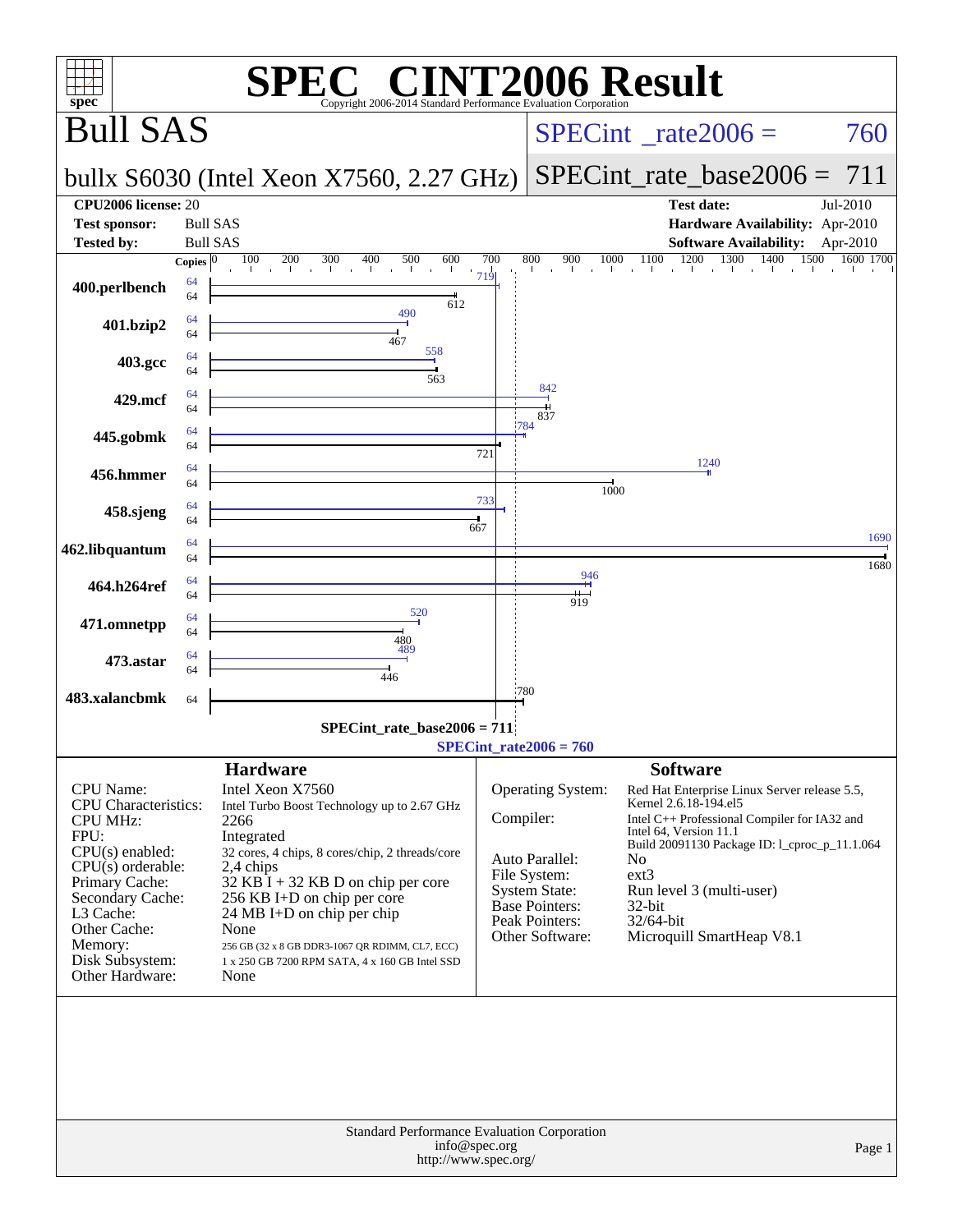

## Bull SAS

#### SPECint rate $2006 = 760$

#### bullx S6030 (Intel Xeon X7560, 2.27 GHz) [SPECint\\_rate\\_base2006 =](http://www.spec.org/auto/cpu2006/Docs/result-fields.html#SPECintratebase2006) 711

#### **[CPU2006 license:](http://www.spec.org/auto/cpu2006/Docs/result-fields.html#CPU2006license)** 20 **[Test date:](http://www.spec.org/auto/cpu2006/Docs/result-fields.html#Testdate)** Jul-2010

**[Test sponsor:](http://www.spec.org/auto/cpu2006/Docs/result-fields.html#Testsponsor)** Bull SAS **[Hardware Availability:](http://www.spec.org/auto/cpu2006/Docs/result-fields.html#HardwareAvailability)** Apr-2010 **[Tested by:](http://www.spec.org/auto/cpu2006/Docs/result-fields.html#Testedby)** Bull SAS **[Software Availability:](http://www.spec.org/auto/cpu2006/Docs/result-fields.html#SoftwareAvailability)** Apr-2010

#### **[Results Table](http://www.spec.org/auto/cpu2006/Docs/result-fields.html#ResultsTable)**

|                    | <b>Base</b>   |                |       |                |       |                                                                                                          |                  | <b>Peak</b>   |                |              |                |              |                |              |
|--------------------|---------------|----------------|-------|----------------|-------|----------------------------------------------------------------------------------------------------------|------------------|---------------|----------------|--------------|----------------|--------------|----------------|--------------|
| <b>Benchmark</b>   | <b>Copies</b> | <b>Seconds</b> | Ratio | <b>Seconds</b> | Ratio | <b>Seconds</b>                                                                                           | Ratio            | <b>Copies</b> | <b>Seconds</b> | <b>Ratio</b> | <b>Seconds</b> | <b>Ratio</b> | <b>Seconds</b> | <b>Ratio</b> |
| 400.perlbench      | 64            | 1021           | 612   | 1020           | 613   | 1026                                                                                                     | 609 <sub>1</sub> | 64            | 869            | 720          | 869            | 719          | 870            | 718          |
| 401.bzip2          | 64            | 1321           | 468   | 1323           | 467   | 1328                                                                                                     | 465              | 64            | 1262           | 489          | 1257           | 491          | 1260           | <b>490</b>   |
| $403.\mathrm{gcc}$ | 64            | 911            | 566   | 916            | 562   | 915                                                                                                      | 563              | 64            | 923            | 558          | 924            | 558          | 924            | 557          |
| $429$ .mcf         | 64            | 697            | 837   | 699            | 835   | 689                                                                                                      | 847              | 64            | 693            | 842          | 693            | 842          | 693            | 843          |
| $445$ .gobmk       | 64            | 928            | 723   | 931            | 721   | 933                                                                                                      | <b>719</b>       | 64            | 857            | 784          | 861            | 780          | 855            | 785          |
| 456.hmmer          | 64            | 595            | 1000  | 595            | 1000  | 596                                                                                                      | 1000l            | 64            | 480            | 1250         | 481            | 1240         | 482            | 1240         |
| $458$ .sjeng       | 64            | 1161           | 667   | 1157           | 669   | 1163                                                                                                     | 666              | 64            | 1060           | 731          | 1056           | 733          | 1056           | <u>733</u>   |
| 462.libquantum     | 64            | 789            | 1680  | 790            | 1680  | 788                                                                                                      | 1680l            | 64            | 786            | 1690         | 786            | 1690         | 786            | 1690         |
| 464.h264ref        | 64            | 1558           | 909   | 1498           | 945   | 1540                                                                                                     | 919              | 64            | 1498           | 946          | 1517           | 934          | 1494           | 948          |
| 471.omnetpp        | 64            | 833            | 480   | 834            | 480   | 835                                                                                                      | 479              | 64            | 771            | 519          | 770            | 520          | 769            | 520          |
| 473.astar          | 64            | 1006           | 447   | 1009           | 445   | 1007                                                                                                     | 446              | 64            | 919            | 489          | 917            | 490          | 918            | 489          |
| 483.xalancbmk      | 64            | 566            | 780   | 566            | 780   | 568                                                                                                      | <b>778</b>       | 64            | 566            | 780          | 566            | 780          | 568            | 778          |
|                    |               |                |       |                |       | Results appear in the order in which they were run. Bold underlined text indicates a median measurement. |                  |               |                |              |                |              |                |              |

#### **[Submit Notes](http://www.spec.org/auto/cpu2006/Docs/result-fields.html#SubmitNotes)**

The config file option 'submit' was used. numactl was used to bind copies to the cores

#### **[Operating System Notes](http://www.spec.org/auto/cpu2006/Docs/result-fields.html#OperatingSystemNotes)**

'ulimit -s unlimited' was used to set the stacksize to unlimited prior to run

#### **[General Notes](http://www.spec.org/auto/cpu2006/Docs/result-fields.html#GeneralNotes)**

 Binaries were compiled on SLES 10 with Binutils 2.18.50.0.7.20080502 The Bull novascale bullion and the Bull bullx S6030 models are electronically equivalent. The results have been measured on a novascale bullion model.

#### **[Base Compiler Invocation](http://www.spec.org/auto/cpu2006/Docs/result-fields.html#BaseCompilerInvocation)**

[C benchmarks](http://www.spec.org/auto/cpu2006/Docs/result-fields.html#Cbenchmarks): [icc -m32](http://www.spec.org/cpu2006/results/res2010q3/cpu2006-20100719-12570.flags.html#user_CCbase_intel_icc_32bit_5ff4a39e364c98233615fdd38438c6f2)

[C++ benchmarks:](http://www.spec.org/auto/cpu2006/Docs/result-fields.html#CXXbenchmarks) [icpc -m32](http://www.spec.org/cpu2006/results/res2010q3/cpu2006-20100719-12570.flags.html#user_CXXbase_intel_icpc_32bit_4e5a5ef1a53fd332b3c49e69c3330699)

> Standard Performance Evaluation Corporation [info@spec.org](mailto:info@spec.org) <http://www.spec.org/>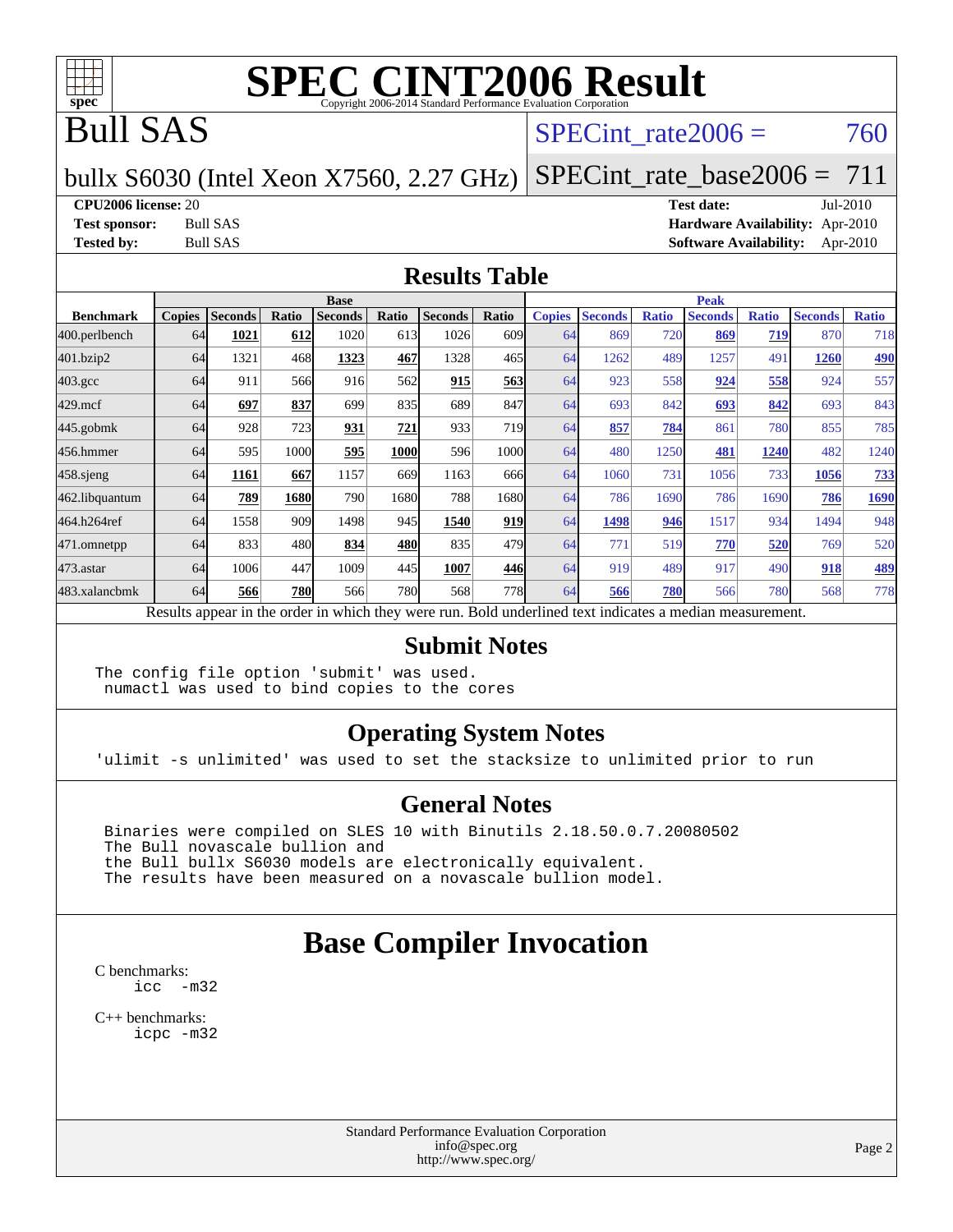

# Bull SAS

SPECint rate $2006 = 760$ 

bullx S6030 (Intel Xeon X7560, 2.27 GHz) [SPECint\\_rate\\_base2006 =](http://www.spec.org/auto/cpu2006/Docs/result-fields.html#SPECintratebase2006)  $711$ 

**[CPU2006 license:](http://www.spec.org/auto/cpu2006/Docs/result-fields.html#CPU2006license)** 20 **[Test date:](http://www.spec.org/auto/cpu2006/Docs/result-fields.html#Testdate)** Jul-2010 **[Test sponsor:](http://www.spec.org/auto/cpu2006/Docs/result-fields.html#Testsponsor)** Bull SAS **[Hardware Availability:](http://www.spec.org/auto/cpu2006/Docs/result-fields.html#HardwareAvailability)** Apr-2010 **[Tested by:](http://www.spec.org/auto/cpu2006/Docs/result-fields.html#Testedby)** Bull SAS **[Software Availability:](http://www.spec.org/auto/cpu2006/Docs/result-fields.html#SoftwareAvailability)** Apr-2010

#### **[Base Portability Flags](http://www.spec.org/auto/cpu2006/Docs/result-fields.html#BasePortabilityFlags)**

 400.perlbench: [-DSPEC\\_CPU\\_LINUX\\_IA32](http://www.spec.org/cpu2006/results/res2010q3/cpu2006-20100719-12570.flags.html#b400.perlbench_baseCPORTABILITY_DSPEC_CPU_LINUX_IA32) 462.libquantum: [-DSPEC\\_CPU\\_LINUX](http://www.spec.org/cpu2006/results/res2010q3/cpu2006-20100719-12570.flags.html#b462.libquantum_baseCPORTABILITY_DSPEC_CPU_LINUX) 483.xalancbmk: [-DSPEC\\_CPU\\_LINUX](http://www.spec.org/cpu2006/results/res2010q3/cpu2006-20100719-12570.flags.html#b483.xalancbmk_baseCXXPORTABILITY_DSPEC_CPU_LINUX)

**[Base Optimization Flags](http://www.spec.org/auto/cpu2006/Docs/result-fields.html#BaseOptimizationFlags)**

[C benchmarks](http://www.spec.org/auto/cpu2006/Docs/result-fields.html#Cbenchmarks):

[-xSSE4.2](http://www.spec.org/cpu2006/results/res2010q3/cpu2006-20100719-12570.flags.html#user_CCbase_f-xSSE42_f91528193cf0b216347adb8b939d4107) [-ipo](http://www.spec.org/cpu2006/results/res2010q3/cpu2006-20100719-12570.flags.html#user_CCbase_f-ipo) [-O3](http://www.spec.org/cpu2006/results/res2010q3/cpu2006-20100719-12570.flags.html#user_CCbase_f-O3) [-no-prec-div](http://www.spec.org/cpu2006/results/res2010q3/cpu2006-20100719-12570.flags.html#user_CCbase_f-no-prec-div) [-static](http://www.spec.org/cpu2006/results/res2010q3/cpu2006-20100719-12570.flags.html#user_CCbase_f-static) [-opt-prefetch](http://www.spec.org/cpu2006/results/res2010q3/cpu2006-20100719-12570.flags.html#user_CCbase_f-opt-prefetch)

[C++ benchmarks:](http://www.spec.org/auto/cpu2006/Docs/result-fields.html#CXXbenchmarks)

[-xSSE4.2](http://www.spec.org/cpu2006/results/res2010q3/cpu2006-20100719-12570.flags.html#user_CXXbase_f-xSSE42_f91528193cf0b216347adb8b939d4107) [-ipo](http://www.spec.org/cpu2006/results/res2010q3/cpu2006-20100719-12570.flags.html#user_CXXbase_f-ipo) [-O3](http://www.spec.org/cpu2006/results/res2010q3/cpu2006-20100719-12570.flags.html#user_CXXbase_f-O3) [-no-prec-div](http://www.spec.org/cpu2006/results/res2010q3/cpu2006-20100719-12570.flags.html#user_CXXbase_f-no-prec-div) [-opt-prefetch](http://www.spec.org/cpu2006/results/res2010q3/cpu2006-20100719-12570.flags.html#user_CXXbase_f-opt-prefetch) [-Wl,-z,muldefs](http://www.spec.org/cpu2006/results/res2010q3/cpu2006-20100719-12570.flags.html#user_CXXbase_link_force_multiple1_74079c344b956b9658436fd1b6dd3a8a) [-L/home/cmplr/usr3/alrahate/cpu2006.1.1.ic11.1/libic11.1-32bit -lsmartheap](http://www.spec.org/cpu2006/results/res2010q3/cpu2006-20100719-12570.flags.html#user_CXXbase_SmartHeap_d86dffe4a79b79ef8890d5cce17030c3)

#### **[Base Other Flags](http://www.spec.org/auto/cpu2006/Docs/result-fields.html#BaseOtherFlags)**

[C benchmarks](http://www.spec.org/auto/cpu2006/Docs/result-fields.html#Cbenchmarks):

403.gcc: [-Dalloca=\\_alloca](http://www.spec.org/cpu2006/results/res2010q3/cpu2006-20100719-12570.flags.html#b403.gcc_baseEXTRA_CFLAGS_Dalloca_be3056838c12de2578596ca5467af7f3)

#### **[Peak Compiler Invocation](http://www.spec.org/auto/cpu2006/Docs/result-fields.html#PeakCompilerInvocation)**

[C benchmarks \(except as noted below\)](http://www.spec.org/auto/cpu2006/Docs/result-fields.html#Cbenchmarksexceptasnotedbelow):

[icc -m32](http://www.spec.org/cpu2006/results/res2010q3/cpu2006-20100719-12570.flags.html#user_CCpeak_intel_icc_32bit_5ff4a39e364c98233615fdd38438c6f2)

401.bzip2: [icc -m64](http://www.spec.org/cpu2006/results/res2010q3/cpu2006-20100719-12570.flags.html#user_peakCCLD401_bzip2_intel_icc_64bit_bda6cc9af1fdbb0edc3795bac97ada53)

456.hmmer: [icc -m64](http://www.spec.org/cpu2006/results/res2010q3/cpu2006-20100719-12570.flags.html#user_peakCCLD456_hmmer_intel_icc_64bit_bda6cc9af1fdbb0edc3795bac97ada53)

458.sjeng: [icc -m64](http://www.spec.org/cpu2006/results/res2010q3/cpu2006-20100719-12570.flags.html#user_peakCCLD458_sjeng_intel_icc_64bit_bda6cc9af1fdbb0edc3795bac97ada53)

462.libquantum: [icc -m64](http://www.spec.org/cpu2006/results/res2010q3/cpu2006-20100719-12570.flags.html#user_peakCCLD462_libquantum_intel_icc_64bit_bda6cc9af1fdbb0edc3795bac97ada53)

[C++ benchmarks \(except as noted below\):](http://www.spec.org/auto/cpu2006/Docs/result-fields.html#CXXbenchmarksexceptasnotedbelow) [icpc -m32](http://www.spec.org/cpu2006/results/res2010q3/cpu2006-20100719-12570.flags.html#user_CXXpeak_intel_icpc_32bit_4e5a5ef1a53fd332b3c49e69c3330699)

473.astar: [icpc -m64](http://www.spec.org/cpu2006/results/res2010q3/cpu2006-20100719-12570.flags.html#user_peakCXXLD473_astar_intel_icpc_64bit_fc66a5337ce925472a5c54ad6a0de310)

#### **[Peak Portability Flags](http://www.spec.org/auto/cpu2006/Docs/result-fields.html#PeakPortabilityFlags)**

 400.perlbench: [-DSPEC\\_CPU\\_LINUX\\_IA32](http://www.spec.org/cpu2006/results/res2010q3/cpu2006-20100719-12570.flags.html#b400.perlbench_peakCPORTABILITY_DSPEC_CPU_LINUX_IA32) 401.bzip2: [-DSPEC\\_CPU\\_LP64](http://www.spec.org/cpu2006/results/res2010q3/cpu2006-20100719-12570.flags.html#suite_peakCPORTABILITY401_bzip2_DSPEC_CPU_LP64)

Continued on next page

Standard Performance Evaluation Corporation [info@spec.org](mailto:info@spec.org) <http://www.spec.org/>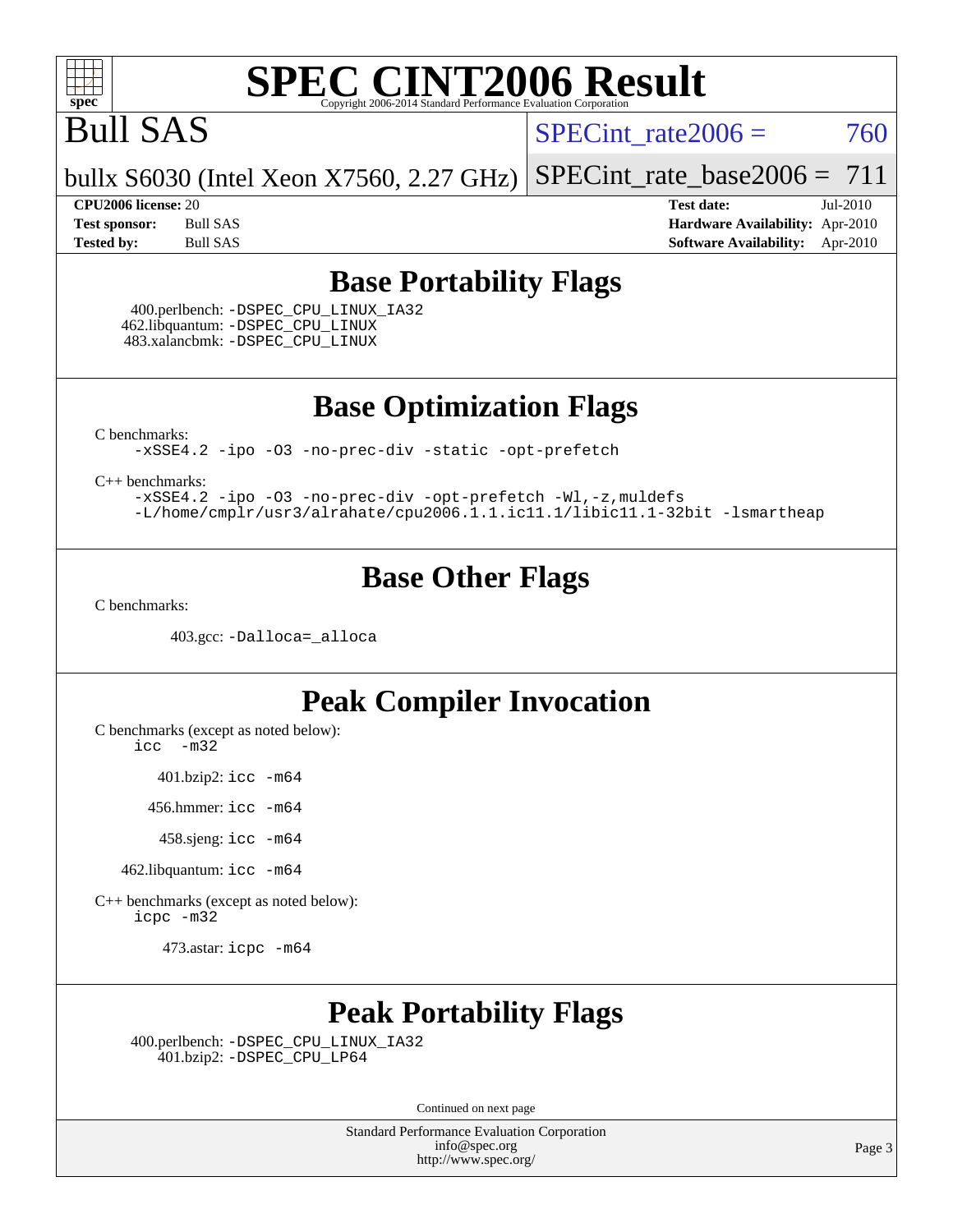

# Bull SAS

SPECint rate $2006 = 760$ 

bullx S6030 (Intel Xeon X7560, 2.27 GHz) [SPECint\\_rate\\_base2006 =](http://www.spec.org/auto/cpu2006/Docs/result-fields.html#SPECintratebase2006)  $711$ 

**[CPU2006 license:](http://www.spec.org/auto/cpu2006/Docs/result-fields.html#CPU2006license)** 20 **[Test date:](http://www.spec.org/auto/cpu2006/Docs/result-fields.html#Testdate)** Jul-2010 **[Test sponsor:](http://www.spec.org/auto/cpu2006/Docs/result-fields.html#Testsponsor)** Bull SAS **[Hardware Availability:](http://www.spec.org/auto/cpu2006/Docs/result-fields.html#HardwareAvailability)** Apr-2010 **[Tested by:](http://www.spec.org/auto/cpu2006/Docs/result-fields.html#Testedby)** Bull SAS **[Software Availability:](http://www.spec.org/auto/cpu2006/Docs/result-fields.html#SoftwareAvailability)** Apr-2010

## **[Peak Portability Flags \(Continued\)](http://www.spec.org/auto/cpu2006/Docs/result-fields.html#PeakPortabilityFlags)**

 456.hmmer: [-DSPEC\\_CPU\\_LP64](http://www.spec.org/cpu2006/results/res2010q3/cpu2006-20100719-12570.flags.html#suite_peakCPORTABILITY456_hmmer_DSPEC_CPU_LP64) 458.sjeng: [-DSPEC\\_CPU\\_LP64](http://www.spec.org/cpu2006/results/res2010q3/cpu2006-20100719-12570.flags.html#suite_peakCPORTABILITY458_sjeng_DSPEC_CPU_LP64) 462.libquantum: [-DSPEC\\_CPU\\_LP64](http://www.spec.org/cpu2006/results/res2010q3/cpu2006-20100719-12570.flags.html#suite_peakCPORTABILITY462_libquantum_DSPEC_CPU_LP64) [-DSPEC\\_CPU\\_LINUX](http://www.spec.org/cpu2006/results/res2010q3/cpu2006-20100719-12570.flags.html#b462.libquantum_peakCPORTABILITY_DSPEC_CPU_LINUX) 473.astar: [-DSPEC\\_CPU\\_LP64](http://www.spec.org/cpu2006/results/res2010q3/cpu2006-20100719-12570.flags.html#suite_peakCXXPORTABILITY473_astar_DSPEC_CPU_LP64) 483.xalancbmk: [-DSPEC\\_CPU\\_LINUX](http://www.spec.org/cpu2006/results/res2010q3/cpu2006-20100719-12570.flags.html#b483.xalancbmk_peakCXXPORTABILITY_DSPEC_CPU_LINUX)

## **[Peak Optimization Flags](http://www.spec.org/auto/cpu2006/Docs/result-fields.html#PeakOptimizationFlags)**

[C benchmarks](http://www.spec.org/auto/cpu2006/Docs/result-fields.html#Cbenchmarks):

Standard Performance Evaluation Corporation [info@spec.org](mailto:info@spec.org) <http://www.spec.org/> Page 4 400.perlbench: [-xSSE4.2](http://www.spec.org/cpu2006/results/res2010q3/cpu2006-20100719-12570.flags.html#user_peakPASS2_CFLAGSPASS2_LDCFLAGS400_perlbench_f-xSSE42_f91528193cf0b216347adb8b939d4107)(pass 2) [-prof-gen](http://www.spec.org/cpu2006/results/res2010q3/cpu2006-20100719-12570.flags.html#user_peakPASS1_CFLAGSPASS1_LDCFLAGS400_perlbench_prof_gen_e43856698f6ca7b7e442dfd80e94a8fc)(pass 1) [-ipo](http://www.spec.org/cpu2006/results/res2010q3/cpu2006-20100719-12570.flags.html#user_peakPASS2_CFLAGSPASS2_LDCFLAGS400_perlbench_f-ipo)(pass 2) [-O3](http://www.spec.org/cpu2006/results/res2010q3/cpu2006-20100719-12570.flags.html#user_peakPASS2_CFLAGSPASS2_LDCFLAGS400_perlbench_f-O3)(pass 2) [-no-prec-div](http://www.spec.org/cpu2006/results/res2010q3/cpu2006-20100719-12570.flags.html#user_peakPASS2_CFLAGSPASS2_LDCFLAGS400_perlbench_f-no-prec-div)(pass 2) [-static](http://www.spec.org/cpu2006/results/res2010q3/cpu2006-20100719-12570.flags.html#user_peakPASS2_CFLAGSPASS2_LDCFLAGS400_perlbench_f-static)(pass 2) [-prof-use](http://www.spec.org/cpu2006/results/res2010q3/cpu2006-20100719-12570.flags.html#user_peakPASS2_CFLAGSPASS2_LDCFLAGS400_perlbench_prof_use_bccf7792157ff70d64e32fe3e1250b55)(pass 2) [-ansi-alias](http://www.spec.org/cpu2006/results/res2010q3/cpu2006-20100719-12570.flags.html#user_peakCOPTIMIZE400_perlbench_f-ansi-alias) 401.bzip2: [-xSSE4.2](http://www.spec.org/cpu2006/results/res2010q3/cpu2006-20100719-12570.flags.html#user_peakPASS2_CFLAGSPASS2_LDCFLAGS401_bzip2_f-xSSE42_f91528193cf0b216347adb8b939d4107)(pass 2) [-prof-gen](http://www.spec.org/cpu2006/results/res2010q3/cpu2006-20100719-12570.flags.html#user_peakPASS1_CFLAGSPASS1_LDCFLAGS401_bzip2_prof_gen_e43856698f6ca7b7e442dfd80e94a8fc)(pass 1) [-ipo](http://www.spec.org/cpu2006/results/res2010q3/cpu2006-20100719-12570.flags.html#user_peakPASS2_CFLAGSPASS2_LDCFLAGS401_bzip2_f-ipo)(pass 2) [-O3](http://www.spec.org/cpu2006/results/res2010q3/cpu2006-20100719-12570.flags.html#user_peakPASS2_CFLAGSPASS2_LDCFLAGS401_bzip2_f-O3)(pass 2) [-no-prec-div](http://www.spec.org/cpu2006/results/res2010q3/cpu2006-20100719-12570.flags.html#user_peakPASS2_CFLAGSPASS2_LDCFLAGS401_bzip2_f-no-prec-div)(pass 2) [-static](http://www.spec.org/cpu2006/results/res2010q3/cpu2006-20100719-12570.flags.html#user_peakPASS2_CFLAGSPASS2_LDCFLAGS401_bzip2_f-static)(pass 2) [-prof-use](http://www.spec.org/cpu2006/results/res2010q3/cpu2006-20100719-12570.flags.html#user_peakPASS2_CFLAGSPASS2_LDCFLAGS401_bzip2_prof_use_bccf7792157ff70d64e32fe3e1250b55)(pass 2) [-opt-prefetch](http://www.spec.org/cpu2006/results/res2010q3/cpu2006-20100719-12570.flags.html#user_peakCOPTIMIZE401_bzip2_f-opt-prefetch) [-ansi-alias](http://www.spec.org/cpu2006/results/res2010q3/cpu2006-20100719-12570.flags.html#user_peakCOPTIMIZE401_bzip2_f-ansi-alias) [-auto-ilp32](http://www.spec.org/cpu2006/results/res2010q3/cpu2006-20100719-12570.flags.html#user_peakCOPTIMIZE401_bzip2_f-auto-ilp32) 403.gcc: [-xSSE4.2](http://www.spec.org/cpu2006/results/res2010q3/cpu2006-20100719-12570.flags.html#user_peakCOPTIMIZE403_gcc_f-xSSE42_f91528193cf0b216347adb8b939d4107) [-ipo](http://www.spec.org/cpu2006/results/res2010q3/cpu2006-20100719-12570.flags.html#user_peakCOPTIMIZE403_gcc_f-ipo) [-O3](http://www.spec.org/cpu2006/results/res2010q3/cpu2006-20100719-12570.flags.html#user_peakCOPTIMIZE403_gcc_f-O3) [-no-prec-div](http://www.spec.org/cpu2006/results/res2010q3/cpu2006-20100719-12570.flags.html#user_peakCOPTIMIZE403_gcc_f-no-prec-div) [-static](http://www.spec.org/cpu2006/results/res2010q3/cpu2006-20100719-12570.flags.html#user_peakCOPTIMIZE403_gcc_f-static) 429.mcf: [-xSSE4.2](http://www.spec.org/cpu2006/results/res2010q3/cpu2006-20100719-12570.flags.html#user_peakCOPTIMIZE429_mcf_f-xSSE42_f91528193cf0b216347adb8b939d4107) [-ipo](http://www.spec.org/cpu2006/results/res2010q3/cpu2006-20100719-12570.flags.html#user_peakCOPTIMIZE429_mcf_f-ipo) [-O3](http://www.spec.org/cpu2006/results/res2010q3/cpu2006-20100719-12570.flags.html#user_peakCOPTIMIZE429_mcf_f-O3) [-no-prec-div](http://www.spec.org/cpu2006/results/res2010q3/cpu2006-20100719-12570.flags.html#user_peakCOPTIMIZE429_mcf_f-no-prec-div) [-static](http://www.spec.org/cpu2006/results/res2010q3/cpu2006-20100719-12570.flags.html#user_peakCOPTIMIZE429_mcf_f-static) [-opt-prefetch](http://www.spec.org/cpu2006/results/res2010q3/cpu2006-20100719-12570.flags.html#user_peakCOPTIMIZE429_mcf_f-opt-prefetch) 445.gobmk: [-xSSE4.2](http://www.spec.org/cpu2006/results/res2010q3/cpu2006-20100719-12570.flags.html#user_peakPASS2_CFLAGSPASS2_LDCFLAGS445_gobmk_f-xSSE42_f91528193cf0b216347adb8b939d4107)(pass 2) [-prof-gen](http://www.spec.org/cpu2006/results/res2010q3/cpu2006-20100719-12570.flags.html#user_peakPASS1_CFLAGSPASS1_LDCFLAGS445_gobmk_prof_gen_e43856698f6ca7b7e442dfd80e94a8fc)(pass 1) [-prof-use](http://www.spec.org/cpu2006/results/res2010q3/cpu2006-20100719-12570.flags.html#user_peakPASS2_CFLAGSPASS2_LDCFLAGS445_gobmk_prof_use_bccf7792157ff70d64e32fe3e1250b55)(pass 2) [-O2](http://www.spec.org/cpu2006/results/res2010q3/cpu2006-20100719-12570.flags.html#user_peakCOPTIMIZE445_gobmk_f-O2) [-ipo](http://www.spec.org/cpu2006/results/res2010q3/cpu2006-20100719-12570.flags.html#user_peakCOPTIMIZE445_gobmk_f-ipo) [-no-prec-div](http://www.spec.org/cpu2006/results/res2010q3/cpu2006-20100719-12570.flags.html#user_peakCOPTIMIZE445_gobmk_f-no-prec-div) [-ansi-alias](http://www.spec.org/cpu2006/results/res2010q3/cpu2006-20100719-12570.flags.html#user_peakCOPTIMIZE445_gobmk_f-ansi-alias) 456.hmmer: [-xSSE4.2](http://www.spec.org/cpu2006/results/res2010q3/cpu2006-20100719-12570.flags.html#user_peakCOPTIMIZE456_hmmer_f-xSSE42_f91528193cf0b216347adb8b939d4107) [-ipo](http://www.spec.org/cpu2006/results/res2010q3/cpu2006-20100719-12570.flags.html#user_peakCOPTIMIZE456_hmmer_f-ipo) [-O3](http://www.spec.org/cpu2006/results/res2010q3/cpu2006-20100719-12570.flags.html#user_peakCOPTIMIZE456_hmmer_f-O3) [-no-prec-div](http://www.spec.org/cpu2006/results/res2010q3/cpu2006-20100719-12570.flags.html#user_peakCOPTIMIZE456_hmmer_f-no-prec-div) [-static](http://www.spec.org/cpu2006/results/res2010q3/cpu2006-20100719-12570.flags.html#user_peakCOPTIMIZE456_hmmer_f-static) [-unroll2](http://www.spec.org/cpu2006/results/res2010q3/cpu2006-20100719-12570.flags.html#user_peakCOPTIMIZE456_hmmer_f-unroll_784dae83bebfb236979b41d2422d7ec2) [-ansi-alias](http://www.spec.org/cpu2006/results/res2010q3/cpu2006-20100719-12570.flags.html#user_peakCOPTIMIZE456_hmmer_f-ansi-alias) [-auto-ilp32](http://www.spec.org/cpu2006/results/res2010q3/cpu2006-20100719-12570.flags.html#user_peakCOPTIMIZE456_hmmer_f-auto-ilp32) 458.sjeng: [-xSSE4.2](http://www.spec.org/cpu2006/results/res2010q3/cpu2006-20100719-12570.flags.html#user_peakPASS2_CFLAGSPASS2_LDCFLAGS458_sjeng_f-xSSE42_f91528193cf0b216347adb8b939d4107)(pass 2) [-prof-gen](http://www.spec.org/cpu2006/results/res2010q3/cpu2006-20100719-12570.flags.html#user_peakPASS1_CFLAGSPASS1_LDCFLAGS458_sjeng_prof_gen_e43856698f6ca7b7e442dfd80e94a8fc)(pass 1) [-ipo](http://www.spec.org/cpu2006/results/res2010q3/cpu2006-20100719-12570.flags.html#user_peakPASS2_CFLAGSPASS2_LDCFLAGS458_sjeng_f-ipo)(pass 2) [-O3](http://www.spec.org/cpu2006/results/res2010q3/cpu2006-20100719-12570.flags.html#user_peakPASS2_CFLAGSPASS2_LDCFLAGS458_sjeng_f-O3)(pass 2) [-no-prec-div](http://www.spec.org/cpu2006/results/res2010q3/cpu2006-20100719-12570.flags.html#user_peakPASS2_CFLAGSPASS2_LDCFLAGS458_sjeng_f-no-prec-div)(pass 2) [-static](http://www.spec.org/cpu2006/results/res2010q3/cpu2006-20100719-12570.flags.html#user_peakPASS2_CFLAGSPASS2_LDCFLAGS458_sjeng_f-static)(pass 2) [-prof-use](http://www.spec.org/cpu2006/results/res2010q3/cpu2006-20100719-12570.flags.html#user_peakPASS2_CFLAGSPASS2_LDCFLAGS458_sjeng_prof_use_bccf7792157ff70d64e32fe3e1250b55)(pass 2) [-unroll4](http://www.spec.org/cpu2006/results/res2010q3/cpu2006-20100719-12570.flags.html#user_peakCOPTIMIZE458_sjeng_f-unroll_4e5e4ed65b7fd20bdcd365bec371b81f) [-auto-ilp32](http://www.spec.org/cpu2006/results/res2010q3/cpu2006-20100719-12570.flags.html#user_peakCOPTIMIZE458_sjeng_f-auto-ilp32) 462.libquantum: [-xSSE4.2](http://www.spec.org/cpu2006/results/res2010q3/cpu2006-20100719-12570.flags.html#user_peakCOPTIMIZE462_libquantum_f-xSSE42_f91528193cf0b216347adb8b939d4107) [-ipo](http://www.spec.org/cpu2006/results/res2010q3/cpu2006-20100719-12570.flags.html#user_peakCOPTIMIZE462_libquantum_f-ipo) [-O3](http://www.spec.org/cpu2006/results/res2010q3/cpu2006-20100719-12570.flags.html#user_peakCOPTIMIZE462_libquantum_f-O3) [-no-prec-div](http://www.spec.org/cpu2006/results/res2010q3/cpu2006-20100719-12570.flags.html#user_peakCOPTIMIZE462_libquantum_f-no-prec-div) [-static](http://www.spec.org/cpu2006/results/res2010q3/cpu2006-20100719-12570.flags.html#user_peakCOPTIMIZE462_libquantum_f-static) [-auto-ilp32](http://www.spec.org/cpu2006/results/res2010q3/cpu2006-20100719-12570.flags.html#user_peakCOPTIMIZE462_libquantum_f-auto-ilp32) [-opt-prefetch](http://www.spec.org/cpu2006/results/res2010q3/cpu2006-20100719-12570.flags.html#user_peakCOPTIMIZE462_libquantum_f-opt-prefetch) 464.h264ref: [-xSSE4.2](http://www.spec.org/cpu2006/results/res2010q3/cpu2006-20100719-12570.flags.html#user_peakPASS2_CFLAGSPASS2_LDCFLAGS464_h264ref_f-xSSE42_f91528193cf0b216347adb8b939d4107)(pass 2) [-prof-gen](http://www.spec.org/cpu2006/results/res2010q3/cpu2006-20100719-12570.flags.html#user_peakPASS1_CFLAGSPASS1_LDCFLAGS464_h264ref_prof_gen_e43856698f6ca7b7e442dfd80e94a8fc)(pass 1) [-ipo](http://www.spec.org/cpu2006/results/res2010q3/cpu2006-20100719-12570.flags.html#user_peakPASS2_CFLAGSPASS2_LDCFLAGS464_h264ref_f-ipo)(pass 2) [-O3](http://www.spec.org/cpu2006/results/res2010q3/cpu2006-20100719-12570.flags.html#user_peakPASS2_CFLAGSPASS2_LDCFLAGS464_h264ref_f-O3)(pass 2) [-no-prec-div](http://www.spec.org/cpu2006/results/res2010q3/cpu2006-20100719-12570.flags.html#user_peakPASS2_CFLAGSPASS2_LDCFLAGS464_h264ref_f-no-prec-div)(pass 2) [-static](http://www.spec.org/cpu2006/results/res2010q3/cpu2006-20100719-12570.flags.html#user_peakPASS2_CFLAGSPASS2_LDCFLAGS464_h264ref_f-static)(pass 2) [-prof-use](http://www.spec.org/cpu2006/results/res2010q3/cpu2006-20100719-12570.flags.html#user_peakPASS2_CFLAGSPASS2_LDCFLAGS464_h264ref_prof_use_bccf7792157ff70d64e32fe3e1250b55)(pass 2) [-unroll2](http://www.spec.org/cpu2006/results/res2010q3/cpu2006-20100719-12570.flags.html#user_peakCOPTIMIZE464_h264ref_f-unroll_784dae83bebfb236979b41d2422d7ec2) [-ansi-alias](http://www.spec.org/cpu2006/results/res2010q3/cpu2006-20100719-12570.flags.html#user_peakCOPTIMIZE464_h264ref_f-ansi-alias) [C++ benchmarks:](http://www.spec.org/auto/cpu2006/Docs/result-fields.html#CXXbenchmarks) 471.omnetpp: [-xSSE4.2](http://www.spec.org/cpu2006/results/res2010q3/cpu2006-20100719-12570.flags.html#user_peakPASS2_CXXFLAGSPASS2_LDCXXFLAGS471_omnetpp_f-xSSE42_f91528193cf0b216347adb8b939d4107)(pass 2) [-prof-gen](http://www.spec.org/cpu2006/results/res2010q3/cpu2006-20100719-12570.flags.html#user_peakPASS1_CXXFLAGSPASS1_LDCXXFLAGS471_omnetpp_prof_gen_e43856698f6ca7b7e442dfd80e94a8fc)(pass 1) [-ipo](http://www.spec.org/cpu2006/results/res2010q3/cpu2006-20100719-12570.flags.html#user_peakPASS2_CXXFLAGSPASS2_LDCXXFLAGS471_omnetpp_f-ipo)(pass 2) [-O3](http://www.spec.org/cpu2006/results/res2010q3/cpu2006-20100719-12570.flags.html#user_peakPASS2_CXXFLAGSPASS2_LDCXXFLAGS471_omnetpp_f-O3)(pass 2) [-no-prec-div](http://www.spec.org/cpu2006/results/res2010q3/cpu2006-20100719-12570.flags.html#user_peakPASS2_CXXFLAGSPASS2_LDCXXFLAGS471_omnetpp_f-no-prec-div)(pass 2) [-prof-use](http://www.spec.org/cpu2006/results/res2010q3/cpu2006-20100719-12570.flags.html#user_peakPASS2_CXXFLAGSPASS2_LDCXXFLAGS471_omnetpp_prof_use_bccf7792157ff70d64e32fe3e1250b55)(pass 2) [-ansi-alias](http://www.spec.org/cpu2006/results/res2010q3/cpu2006-20100719-12570.flags.html#user_peakCXXOPTIMIZE471_omnetpp_f-ansi-alias) [-opt-ra-region-strategy=block](http://www.spec.org/cpu2006/results/res2010q3/cpu2006-20100719-12570.flags.html#user_peakCXXOPTIMIZE471_omnetpp_f-opt-ra-region-strategy-block_a0a37c372d03933b2a18d4af463c1f69) [-Wl,-z,muldefs](http://www.spec.org/cpu2006/results/res2010q3/cpu2006-20100719-12570.flags.html#user_peakEXTRA_LDFLAGS471_omnetpp_link_force_multiple1_74079c344b956b9658436fd1b6dd3a8a) [-L/home/cmplr/usr3/alrahate/cpu2006.1.1.ic11.1/libic11.1-32bit -lsmartheap](http://www.spec.org/cpu2006/results/res2010q3/cpu2006-20100719-12570.flags.html#user_peakEXTRA_LIBS471_omnetpp_SmartHeap_d86dffe4a79b79ef8890d5cce17030c3)  $473.\text{astar: } -xSSE4$ .  $2(\text{pass 2})$   $-\text{prof-gen}(\text{pass 1})$   $-i\text{po}(\text{pass 2})$ [-O3](http://www.spec.org/cpu2006/results/res2010q3/cpu2006-20100719-12570.flags.html#user_peakPASS2_CXXFLAGSPASS2_LDCXXFLAGS473_astar_f-O3)(pass 2) [-no-prec-div](http://www.spec.org/cpu2006/results/res2010q3/cpu2006-20100719-12570.flags.html#user_peakPASS2_CXXFLAGSPASS2_LDCXXFLAGS473_astar_f-no-prec-div)(pass 2) [-prof-use](http://www.spec.org/cpu2006/results/res2010q3/cpu2006-20100719-12570.flags.html#user_peakPASS2_CXXFLAGSPASS2_LDCXXFLAGS473_astar_prof_use_bccf7792157ff70d64e32fe3e1250b55)(pass 2) [-ansi-alias](http://www.spec.org/cpu2006/results/res2010q3/cpu2006-20100719-12570.flags.html#user_peakCXXOPTIMIZE473_astar_f-ansi-alias) [-opt-ra-region-strategy=routine](http://www.spec.org/cpu2006/results/res2010q3/cpu2006-20100719-12570.flags.html#user_peakCXXOPTIMIZE473_astar_f-opt-ra-region-strategy-routine_ba086ea3b1d46a52e1238e2ca173ed44) [-Wl,-z,muldefs](http://www.spec.org/cpu2006/results/res2010q3/cpu2006-20100719-12570.flags.html#user_peakEXTRA_LDFLAGS473_astar_link_force_multiple1_74079c344b956b9658436fd1b6dd3a8a) Continued on next page